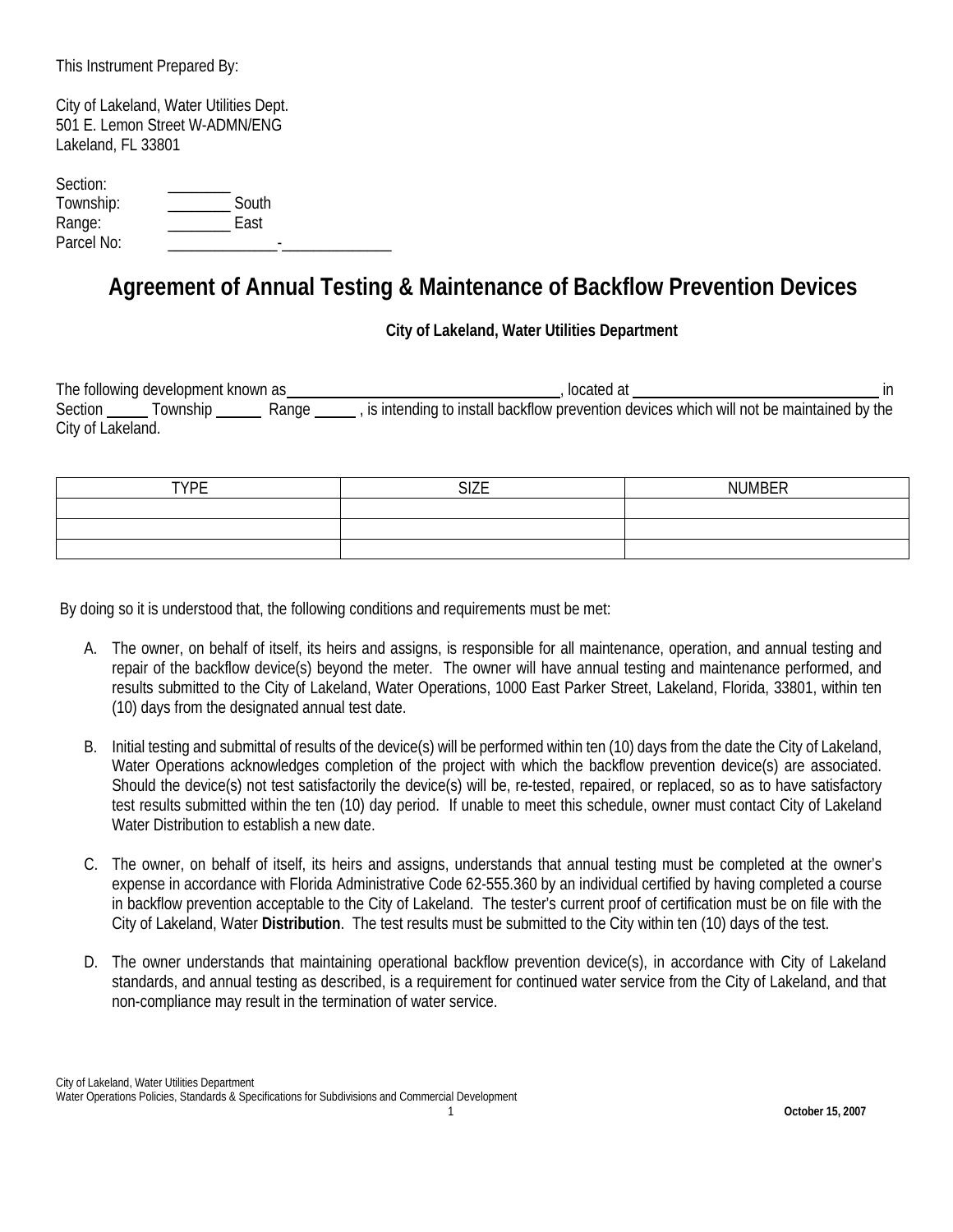## Agreement of Annual Testing & Maintenance of Backflow Prevention Devices

- E. The owner, on behalf of itself, its heirs and assigns, agrees to defend, indemnify, and hold harmless the City of Lakeland for any claims, losses, judgments, injuries, damages, causes of action of any kind for whatsoever (including attorney's fees at the trial and appellate levels), without limitation, arising in any manner from water leaks from any or all connections downstream of the meter. This indemnification should remain in effect indefinitely. This owner may assign this indemnification responsibility to another party only upon written approval by the City of Lakeland. In the event of a change of ownership of this property, this agreement automatically transfers to the new ownership as a condition of water service from the City of Lakeland, to this property.
- F. The City reserves the right to require changes to this agreement as necessary to comply with changes in code, law, or departmental standards.
- G. Signing of this agreement acknowledges that the above conditions have been read, understood and agreed to.

| IN WITNESS WHEREOF, this document was signed and attested on this | dav of |  |  |
|-------------------------------------------------------------------|--------|--|--|
|-------------------------------------------------------------------|--------|--|--|

Signed, sealed and delivered in the presence of:

| <b>Witness</b>                                                                                                       | (Name of Corporation) |  |  |  |  |
|----------------------------------------------------------------------------------------------------------------------|-----------------------|--|--|--|--|
| (Print Name Above)                                                                                                   |                       |  |  |  |  |
|                                                                                                                      | (Print Name Above)    |  |  |  |  |
| Witness                                                                                                              |                       |  |  |  |  |
| (Print Name Above)                                                                                                   |                       |  |  |  |  |
| County of _____________________                                                                                      |                       |  |  |  |  |
| BEFORE ME, the undersigned authority personally appeared, ___________________________________, known to me to be the |                       |  |  |  |  |
| under authority duly vested in him by said corporation for the purposes therein expressed.                           |                       |  |  |  |  |
| WITNESS my hand and official seal at ______________________ on the _______ day of ______________, 20 _____ A.D.      |                       |  |  |  |  |
| <u>_____________________________</u> , Notary Public My Commission Expires: ___________________________________      |                       |  |  |  |  |

## **Note: When executed, this form must be forwarded to Water Distribution for administration of requirements.**

City of Lakeland, Water Utilities Department Water Operations Policies, Standards & Specifications for Subdivisions and Commercial Development **October 15, 2007**<br>
October 15, 2007